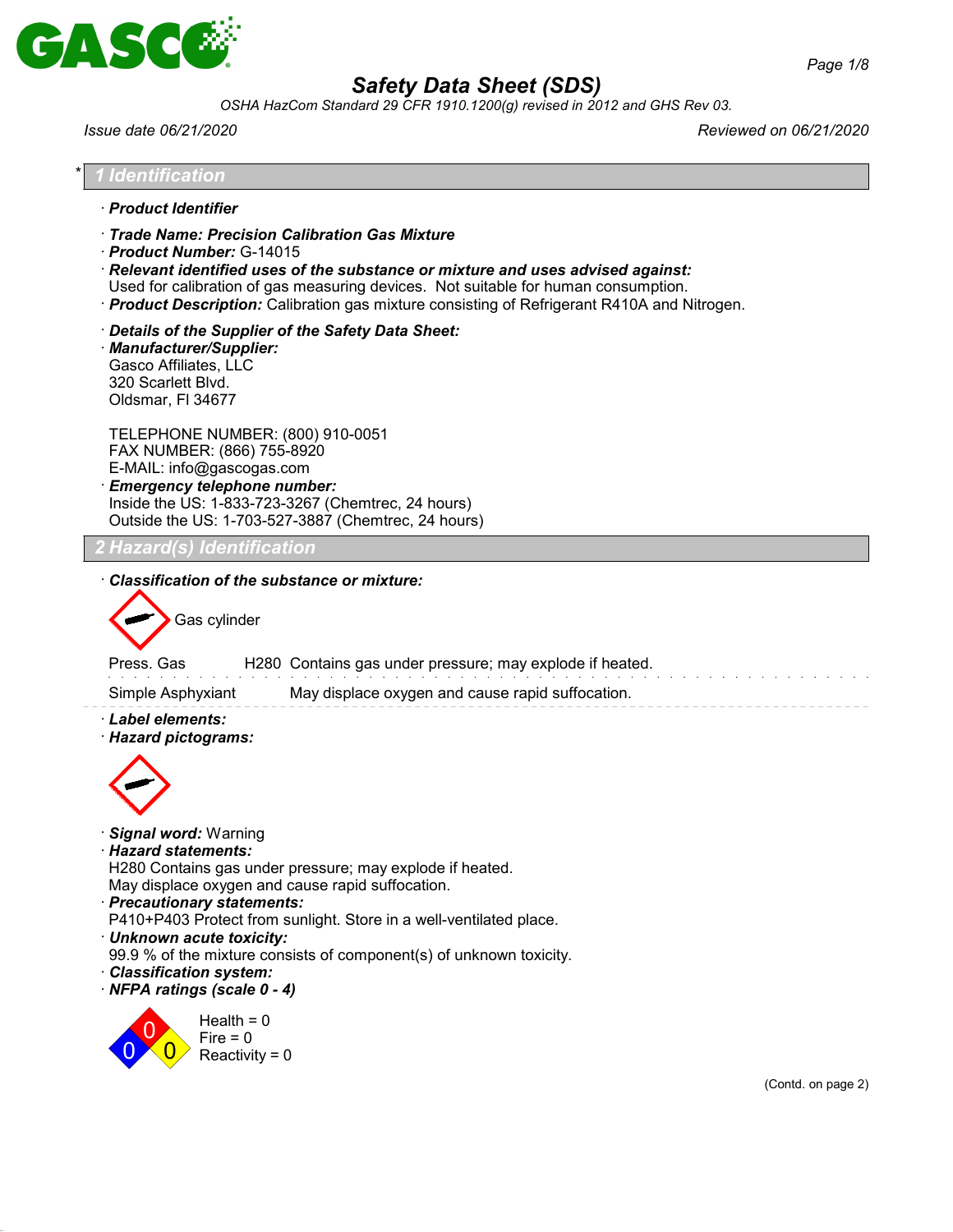*OSHA HazCom Standard 29 CFR 1910.1200(g) revised in 2012 and GHS Rev 03.*

*Issue date 06/21/2020 Reviewed on 06/21/2020*

*Trade Name: Precision Calibration Gas Mixture*

## · *HMIS-ratings (scale 0 - 4)*

| $H = 0$ Health = 0 |                                      |
|--------------------|--------------------------------------|
| <b>FIRE</b>        | $\textcolor{blue}{\bullet}$ Fire = 0 |
|                    | REACTIVITY 0 Physical Hazard = 0     |

## · *Hazard(s) not otherwise classified (HNOC):* None known

*3 Composition/Information on Ingredients*

## · *Chemical characterization: Mixtures*

· *Description:* Mixture of substances listed below with non-hazardous additions.

| · Dangerous Components: |                                                                              |                  |
|-------------------------|------------------------------------------------------------------------------|------------------|
| CAS: 7727-37-9          | Nitrogen<br>RTECS: QW 9700000 $\diamond$ Press. Gas, H280; Simple Asphyxiant | 99.9-99.99%      |
| $CAS: 75-10-5$          | Difluoromethane<br>Elam. Gas 1, H220;  b Press. Gas, H280; Simple Asphyxiant | $0.005 - 0.05\%$ |
| $CAS: 354-33-6$         | Pentafluoroethane<br>◆ Press. Gas, H280; Simple Asphyxiant                   | $0.005 - 0.05\%$ |
|                         |                                                                              |                  |

## *4 First-Aid Measures*

## · *Description of first aid measures*

#### · *After inhalation:*

Generally the product does not irritate with inhalation.

Supply fresh air. If required, provide artificial respiration. Consult doctor if symptoms persist.

In case of unconsciousness place patient stably in the side position for transportation.

#### · *After skin contact:*

Generally, the product does not irritate the skin.

In cases of contact with liquified material, frostbite may occur. Immerse frostbite in cool-warm water and seek medical attention.

Wash with soap and water.

If skin irritation occurs, consult a doctor.

## · *After eye contact:*

Not anticipated under normal use.

Rinse opened eye for several minutes under running water. If symptoms persist, consult a doctor.

## · *After swallowing:*

Not a normal route of entry.

If swallowed and symptoms occur, consult a doctor.

- · *Information for doctor*
- · *Most important symptoms and effects, both acute and delayed:* No further relevant information available.
- · *Indication of any immediate medical attention and special treatment needed:*

No further relevant information available.

## \* *5 Fire-Fighting Measures*

### · *Extinguishing media*

## · *Suitable extinguishing agents:*

Use fire fighting measures that suit the environment.

Use water spray to cool fire-exposed containers.

· *For safety reasons unsuitable extinguishing agents:* No further relevant information.

## · *Special hazards arising from the substance or mixture:*

Closed containers may explode when exposed to extreme heat.

If incinerated, product will releaset the following toxic fumes: Oxides of Carbon and Nitrogen (NOx), Hydrochloric acid gas and Hydrofluoric acid gas.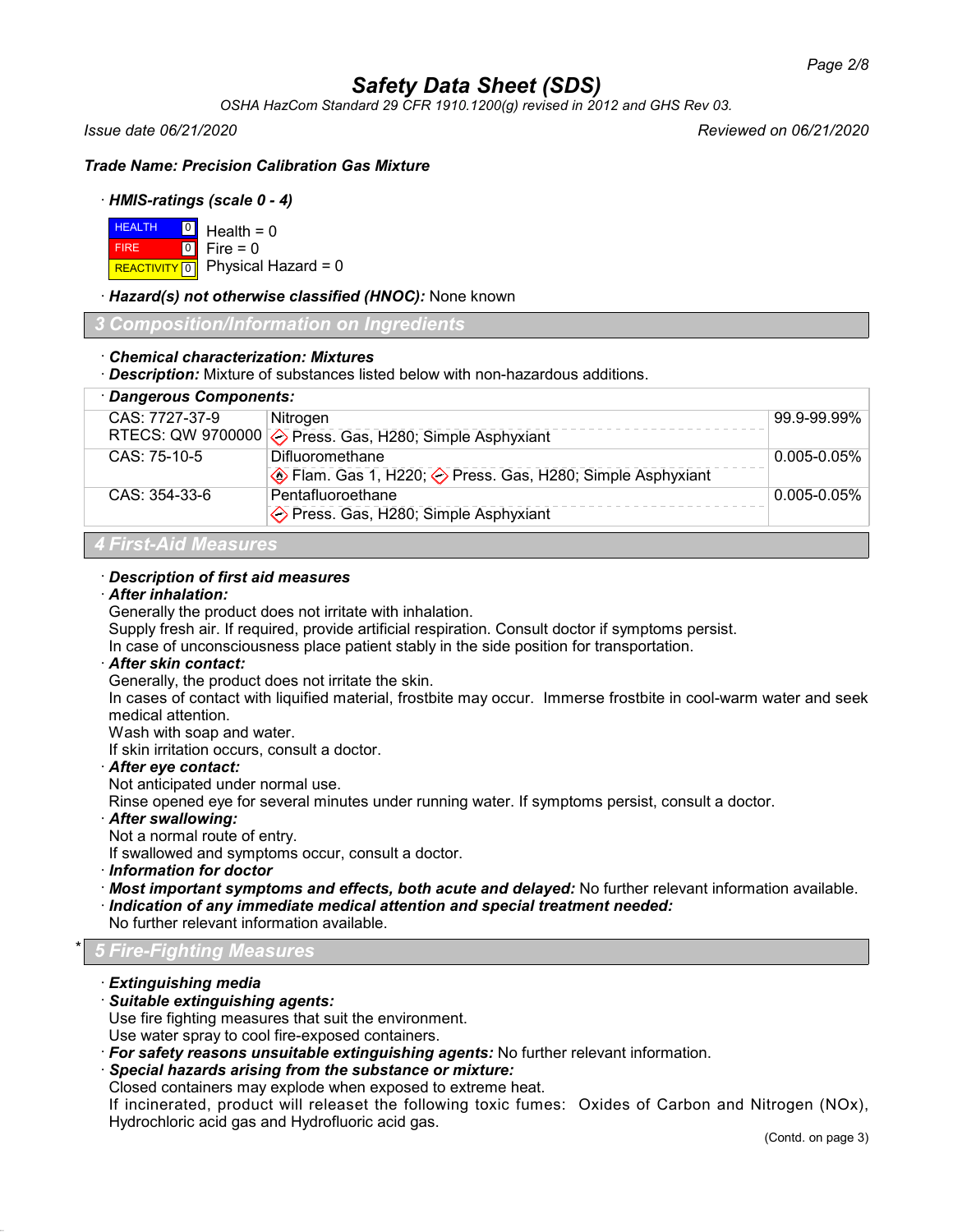*OSHA HazCom Standard 29 CFR 1910.1200(g) revised in 2012 and GHS Rev 03.*

#### *Issue date 06/21/2020 Reviewed on 06/21/2020*

### *Trade Name: Precision Calibration Gas Mixture*

#### · *Advice for firefighters*

This gas mixture is not flammable; however, containers, when involved in fire, may rupture or burst in the heat of the fire.

· *Special protective equipment for firefighters:*

As in any fire, wear self-contained breathing apparatus pressure-demand (NIOSH approved or equivalent) and full protective gear to prevent contact with skin and eyes.

*6 Accidental Release Measures*

· *Personal precautions, protective equipment and emergency procedures:*

Treat any fumes as toxic.

Ensure adequate ventilation.

Keep people at a distance and stay upwind.

In a confined area, NIOSH approved respiratory protection may be required.

· *Environmental precautions:* Inform authorities in case of gas release.

· *Methods and material for containment and cleaning up:*

Dispose of the collected material according to regulations.

· *Reference to other sections:*

See Section 7 for information on safe handling.

See Section 8 for information on personal protection equipment.

See Section 13 for disposal information.

## *7 Handling and Storage*

### · *Handling*

#### · *Precautions for safe handling:*

Ensure good ventilation/exhaustion at the workplace.

Be aware of any signs of dizziness or fatigue; exposures to fatal concentrations of this gas mixture could occur without any significant warning symptoms due to the potential for oxygen deficiency (simple asphyxiation). Do not attempt to adjust, repair or in any other way modify the cylinders containing this gas mixture. If there is a malfunction or another type of operational problem, contact nearest distributor immediately.

## · *Information about protection against explosions and fires:*

Pressurized container: protect from sunlight and do not expose to temperatures exceeding 50°C, i.e. electric lights. Do not pierce or burn, even after use.

Do not cut, grind or weld on container that contains or contained product.

Do not spray on a naked flame or any incandescent material.

· *Conditions for safe storage, including any incompatibilities* Store away from strong oxidizing agents.

· *Storage*

## · *Requirements to be met by storerooms and receptacles:*

Store in a cool location.

Cylinders should be firmly secured to prevent falling or being knocked over. Cylinders must be protected from the environment, and preferably kept at room temperature. Cylinders should be stored in dry, well-ventilated areas, away from sources of heat, ignition, and direct sunlight. Protect cylinders against physical damage. Full and empty cylinders should be segregated. Use a "first-on, first-out" inventory system to prevent full containers from being stored for long periods of time.

- · *Information about storage in one common storage facility:* Not required.
- · *Further information about storage conditions:* Store in cool, dry conditions in well sealed receptacles.
- · *Specific end use(s):* No further relevant information available.

*8 Exposure Controls/Personal Protection*

· *Additional information about design of technical systems:* No further data; see section 7.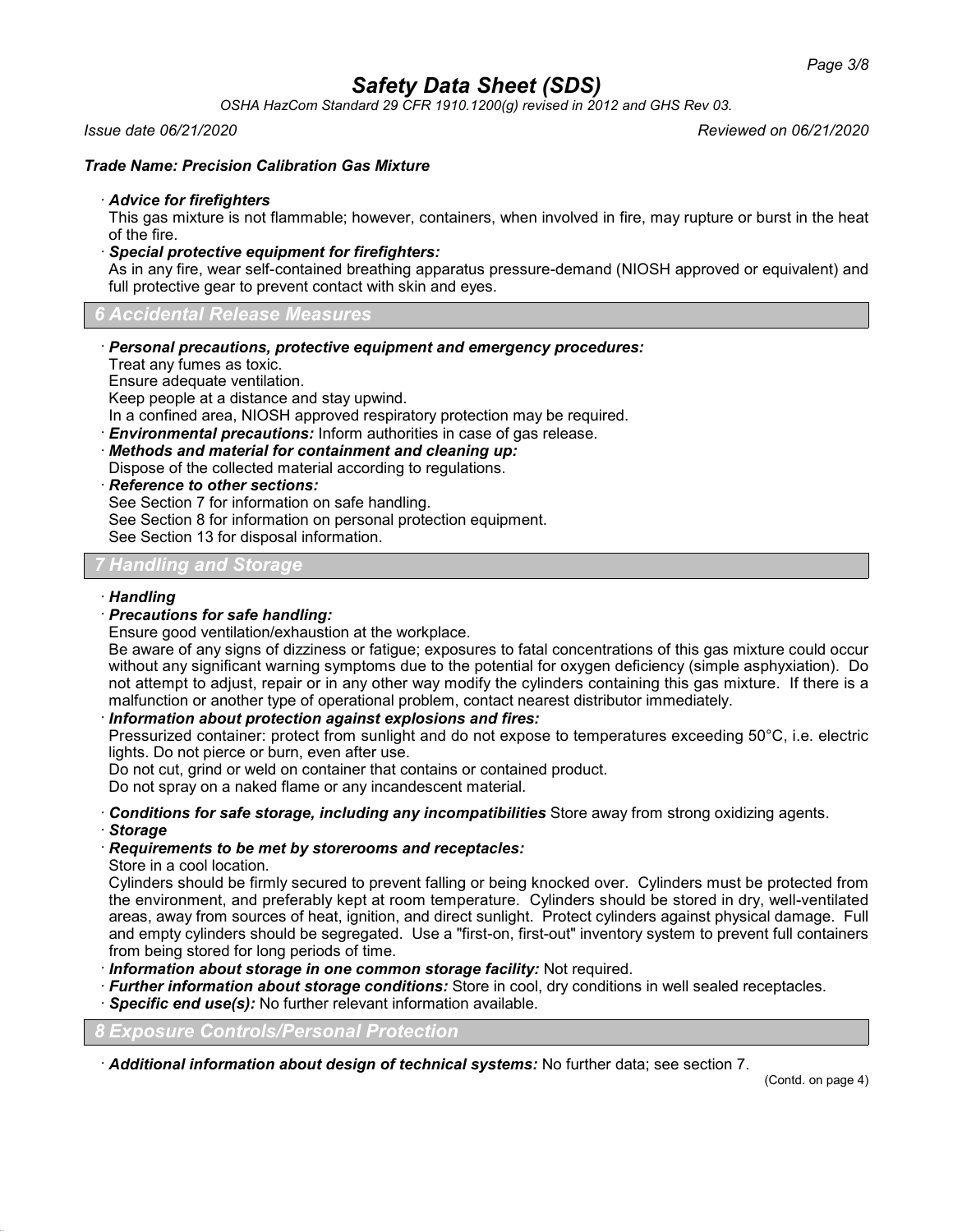*OSHA HazCom Standard 29 CFR 1910.1200(g) revised in 2012 and GHS Rev 03.*

*Issue date 06/21/2020 Reviewed on 06/21/2020*

### *Trade Name: Precision Calibration Gas Mixture*

#### · *Control parameters:*

All ventilation should be designed in accordance with OSHA standard (29 CFR 1910.94). Use mechanical (general) ventilation for storage areas. Use appropriate ventilation as required to keep Exposure Limits in Air below TLV & PEL limits.

| Components with occupational exposure limits: |  |  |
|-----------------------------------------------|--|--|
|-----------------------------------------------|--|--|

#### **7727-37-9 Nitrogen**

TLV withdrawn TLV, see App. F; simple asphyxiant

· *Additional information:* The lists that were valid during the creation of this SDS were used as basis.

#### · *Exposure controls:*

- · *Personal protective equipment*
- · *General protective and hygienic measures:*

Wash hands before breaks and at the end of work.

Keep away from foodstuffs, beverages and feed.

· *Breathing equipment:*

Not necessary if room is well-ventilated.

In case of brief exposure or low pollution use respiratory filter device. In case of intensive or longer exposure, use respiratory protective device that is independent of circulating air.

- · *Protection of hands:* Not required.
- · *Eye protection:* Not necessary under normal conditions.

## *9 Physical and Chemical Properties*

| Information on basic physical and chemical properties<br>· General Information                      |                                                            |
|-----------------------------------------------------------------------------------------------------|------------------------------------------------------------|
| · Appearance:<br>Form:<br>Color:<br>∙ Odor:<br>Odor threshold:                                      | Gaseous<br>Clear, colorless<br>Odorless<br>Not determined. |
| · pH-value:                                                                                         | Not determined.                                            |
| · Change in condition<br><b>Melting point/Melting range:</b><br><b>Boiling point/Boiling range:</b> | Not determined.<br>Not determined.                         |
| · Flash point:                                                                                      | None                                                       |
| · Flammability (solid, gaseous):                                                                    | Not determined.                                            |
| · Decomposition temperature:                                                                        | Not determined.                                            |
| · Auto igniting:                                                                                    | Product is not self-igniting.                              |
| · Danger of explosion:                                                                              | Not determined.                                            |
| · Explosion limits:<br>Lower:<br><b>Upper:</b>                                                      | Not determined.<br>Not determined.                         |
| · Vapor pressure:                                                                                   | Not determined.                                            |
| · Density:<br><b>Relative density:</b><br><b>Vapor density:</b><br><b>Evaporation rate:</b>         | Not determined.<br>Not determined.<br>Not applicable.      |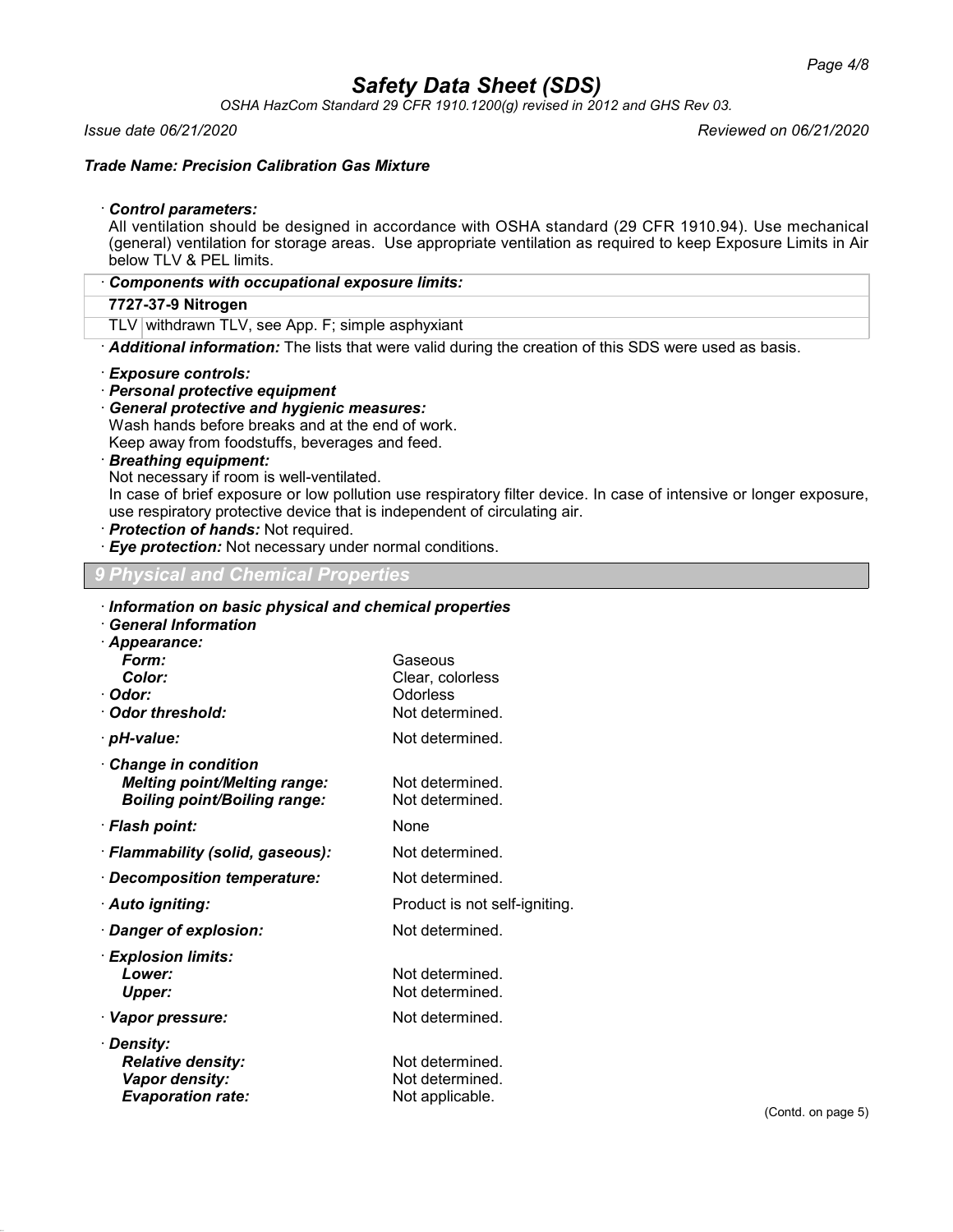*OSHA HazCom Standard 29 CFR 1910.1200(g) revised in 2012 and GHS Rev 03.*

*Issue date 06/21/2020 Reviewed on 06/21/2020*

## *Trade Name: Precision Calibration Gas Mixture*

· *Solubility in / Miscibility with: Water:* Fully miscible.

- · *Partition coefficient (n-octanol/water):* Not determined.
- · *Viscosity:* **Dynamic:** Not determined. **Kinematic:** Not determined.

**Other information:** No further relevant information available.

## *Stability and Reactivity*

- · *Reactivity:* No further relevant information available.
- · *Chemical stability:* Stable under normal conditions.
- · *Thermal decomposition / conditions to be avoided:* No decomposition if used according to specifications.
- · *Possibility of hazardous reactions:* No dangerous reactions known.
- · *Conditions to avoid:* No further relevant information available.
- · *Incompatible materials:* Strong oxidizing agents.
- · *Hazardous decomposition products:*

Carbon Oxides, Nitrogen Oxides (NOx), Hydrochloric acid gas, and Hydrofluoric acid gas.

## *11 Toxicological Information*

· *Information on toxicological effects:* The toxicity of this product is unknown.

· *Acute toxicity:*

- · *LD/LC50 values that are relevant for classification:* No data available.
- · *Primary irritant effect:*
- · *On the skin:* No irritating effect.
- · *On the eye:* No irritating effect.
- · *Additional toxicological information:*

#### · *Carcinogenic categories:*

- · *IARC (International Agency for Research on Cancer):*
- Group 1 Carcinogenic to humans
- Group 2A Probably carcinogenic to humans
- Group 2B Possibly carcinogenic to humans
- Group 3 Not classifiable as to its carcinogenicity to humans
- Group 4 Probably not carcinogenic to humans

None of the ingredients are listed.

## · *NTP (National Toxicology Program):*

None of the ingredients are listed.

· *OSHA-Ca (Occupational Safety & Health Administration):*

None of the ingredients are listed.

## *12 Ecological Information*

- · *Toxicity:* The hazards for the aquatic environment are unknown.
- · *Aquatic toxicity:* No further relevant information available.
- · *Persistence and degradability:* No further relevant information available.
- · *Behavior in environmental systems:*
- · *Bioaccumulative potential:* No further relevant information available.
- · *Mobility in soil:* No further relevant information available.
- · *Additional ecological information:*
- · *General notes:* Generally not hazardous for water.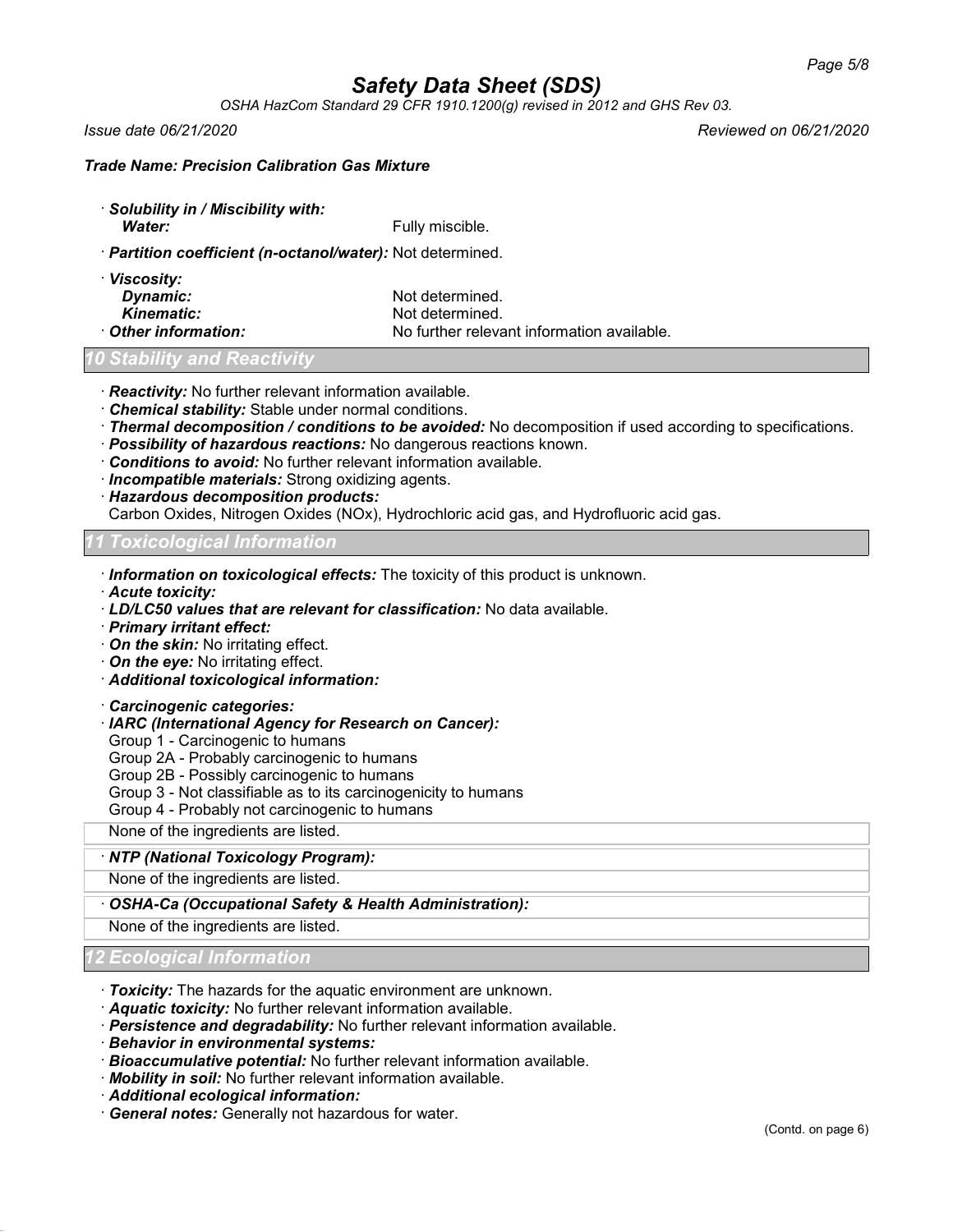*OSHA HazCom Standard 29 CFR 1910.1200(g) revised in 2012 and GHS Rev 03.*

*Issue date 06/21/2020 Reviewed on 06/21/2020*

## *Trade Name: Precision Calibration Gas Mixture*

## · *Results of PBT and vPvB assessment:*

- · *PBT:* Not applicable.
- · *vPvB:* Not applicable.

· *Other adverse effects:* No further relevant information available.

## *13 Disposal Considerations*

| isposal Considerations                                                                                                                                                                    |                                                                                                                                                                                                                                                                                                                                             |
|-------------------------------------------------------------------------------------------------------------------------------------------------------------------------------------------|---------------------------------------------------------------------------------------------------------------------------------------------------------------------------------------------------------------------------------------------------------------------------------------------------------------------------------------------|
| · Waste treatment methods<br>$\cdot$ Recommendation:<br>Remove or cover any hazard labels. Return empty cylinder for recycling.<br>GASCO encourages the consumer to return all cylinders. | Release all residual gas pressure in a well ventilated area. Verify the cylinder is completely empty (0 PSIG).<br>NOTE: Check with the local easte authority before placing any gas cylinder into waste container for pickup.<br>· Waste disposal key: The U.S. EPA has not published waste disposal numbers for this product's components. |
| · Uncleaned packaging<br>· Recommendation: Return cylinder and unused product to supplier.                                                                                                |                                                                                                                                                                                                                                                                                                                                             |
| <b>Transport Information</b>                                                                                                                                                              |                                                                                                                                                                                                                                                                                                                                             |
| · UN-Number:<br>· DOT, ADR/ADN, IMDG, IATA<br>· UN proper shipping name:<br>$\cdot$ DOT                                                                                                   | <b>UN1956</b><br>Compressed gas, n.o.s.                                                                                                                                                                                                                                                                                                     |
| · ADR/ADN<br>· IMDG, IATA<br>· Transport hazard class(es):                                                                                                                                | UN1956 Compressed gas, n.o.s.<br>COMPRESSED GAS, N.O.S.                                                                                                                                                                                                                                                                                     |
| $\cdot$ DOT                                                                                                                                                                               |                                                                                                                                                                                                                                                                                                                                             |
| · Class:<br>· Label:                                                                                                                                                                      | 2.2<br>2.2                                                                                                                                                                                                                                                                                                                                  |
| · ADR/ADN                                                                                                                                                                                 |                                                                                                                                                                                                                                                                                                                                             |
| · Class:<br>· Label:                                                                                                                                                                      | 2.21A<br>2.2                                                                                                                                                                                                                                                                                                                                |
| $·$ IMDG, IATA                                                                                                                                                                            |                                                                                                                                                                                                                                                                                                                                             |
| Class:<br>· Label:<br>· Packing group:<br>· DOT, ADR/ADN, IMDG, IATA                                                                                                                      | 2.2<br>2.2<br>Non-Regulated Material                                                                                                                                                                                                                                                                                                        |
|                                                                                                                                                                                           |                                                                                                                                                                                                                                                                                                                                             |

· *Environmental hazards:* Not applicable.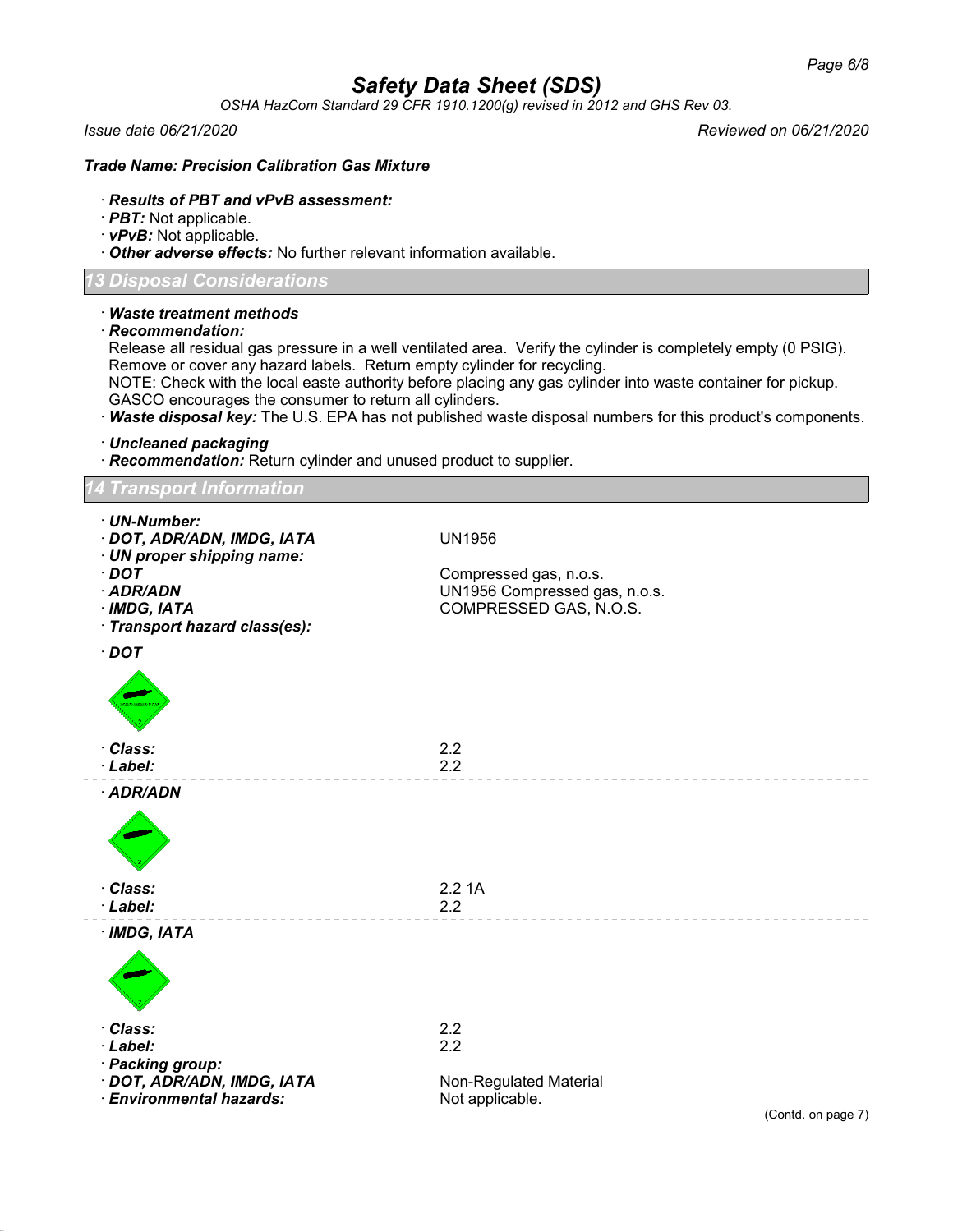*OSHA HazCom Standard 29 CFR 1910.1200(g) revised in 2012 and GHS Rev 03.*

*Trade Name: Precision Calibration Gas Mixture*

*Issue date 06/21/2020 Reviewed on 06/21/2020*

| · Special precautions for user:                                                                                 | Not applicable.                                                                                                  |
|-----------------------------------------------------------------------------------------------------------------|------------------------------------------------------------------------------------------------------------------|
| · Hazard identification number (Kemler code): 20<br>· EMS Number:<br>Transport in bulk according to Annex II of | $F-C.S-V$                                                                                                        |
| <b>MARPOL73/78 and the IBC Code:</b>                                                                            | Not applicable.                                                                                                  |
| · Transport/Additional information:                                                                             |                                                                                                                  |
| · DOT<br>Quantity limitations:                                                                                  | On passenger aircraft/rail: 75 kg<br>On cargo aircraft only: 150 kg                                              |
| · ADR/ADN<br>· Excepted quantities (EQ):                                                                        | Code: E1<br>Maximum net quantity per inner packaging: 30 ml<br>Maximum net quantity per outer packaging: 1000 ml |
| · UN "Model Regulation":                                                                                        | UN 1956 COMPRESSED GAS, N.O.S., 2.2, (E)                                                                         |
| 15 Regulatory Information                                                                                       |                                                                                                                  |
|                                                                                                                 |                                                                                                                  |

#### · *Safety, health and environmental regulations/legislation specific for the substance or mixture:* · *SARA (Superfund Amendments and Reauthorization):*

| · Section 355 (extremely hazardous substances):                     |
|---------------------------------------------------------------------|
| None of the ingredients are listed.                                 |
| · Section 313 (Specific toxic chemical listings):                   |
| None of the ingredients are listed.                                 |
| · TSCA (Toxic Substances Control Act):                              |
| 7727-37-9 Nitrogen                                                  |
| 75-10-5 Difluoromethane                                             |
| 354-33-6 Pentafluoroethane                                          |
| California Proposition 65:                                          |
| <b>Chemicals known to cause cancer:</b>                             |
| None of the ingredients are listed.                                 |
| Chemicals known to cause reproductive toxicity for females:         |
| None of the ingredients are listed.                                 |
| Chemicals known to cause reproductive toxicity for males:           |
| None of the ingredients are listed.                                 |
| Chemicals known to cause developmental toxicity:                    |
| None of the ingredients are listed.                                 |
| · Carcinogenic categories:                                          |
| <b>EPA (Environmental Protection Agency):</b>                       |
| None of the ingredients are listed.                                 |
| · TLV (Threshold Limit Value established by ACGIH):                 |
| None of the ingredients are listed.                                 |
| · NIOSH-Ca (National Institute for Occupational Safety and Health): |
|                                                                     |
| None of the ingredients are listed.<br><b>GHS label elements</b>    |